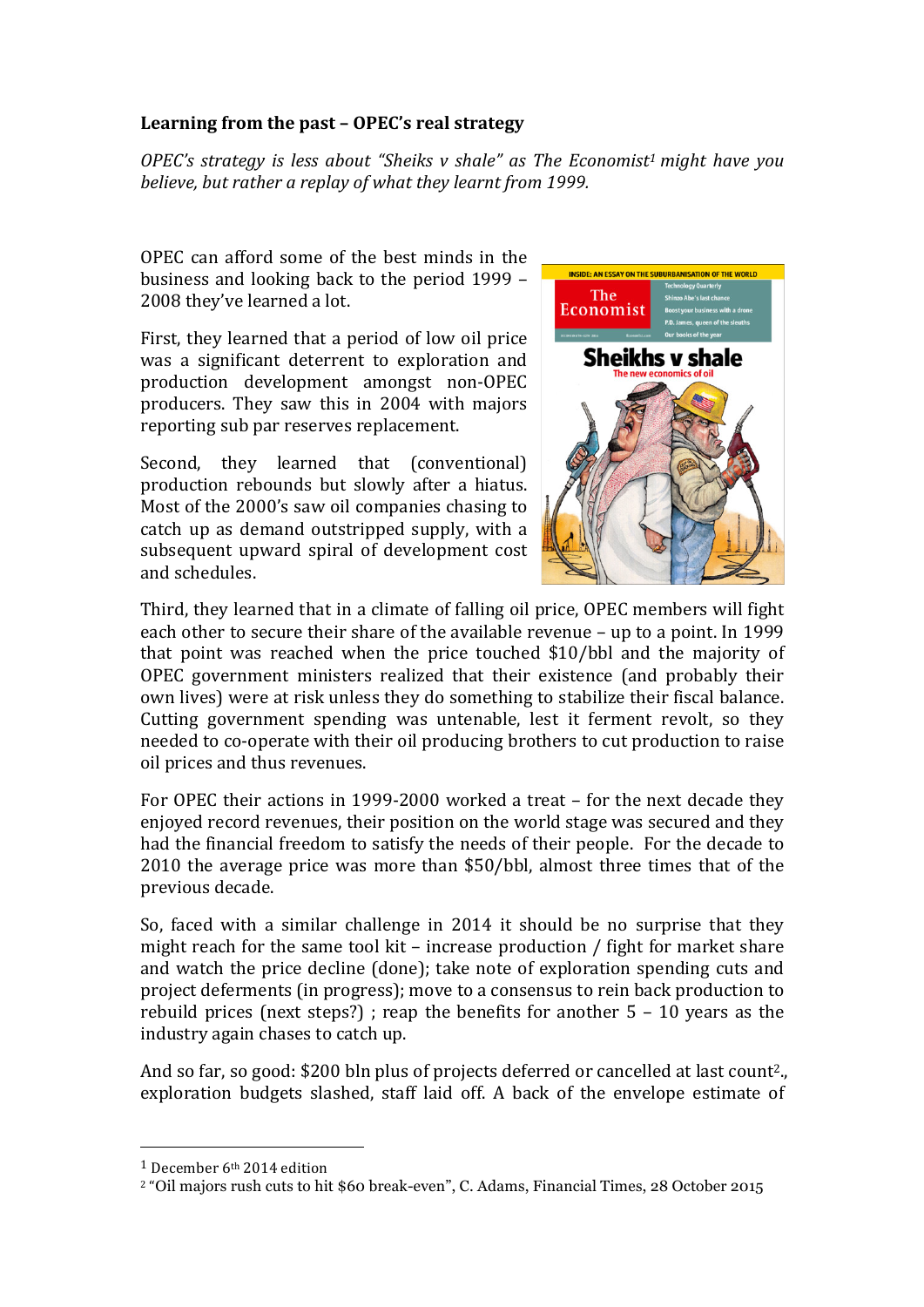announced deferrals or cancellations implies circa 3 mln bbls/day production that does not come to market in  $2017-2020$  window<sup>3</sup>.

# **Unconventional Option**

However, this time it might be different. What has changed has been the growth of US shale oil. And here the big difference is the business model.

Each of the thousands of wells drilled to develop a shale oil resource provides the developers with options: drill now or later, drill a simple or complex well, minimal or maximum fraccing, complete, hook-up or suspend, etc – a very different ability to manage oil price risk and cash flow compared to conventional oil development.

Compare that to the on/off decision facing say a deepwater or oil sands development – a multi billion dollar decision to commence construction or put the project back 18-24 months, which if proved wrong could cripple a company.

So, as oil price drops US oil shale rigs are put in mothballs, wells are suspended. Meanwhile new technology and processes to reduce cost are quickly tested and embedded as best practice through the eco-system of service companies and competition.

Even if the majority of current US shale oil companies are forced into liquidation by low oil price, the wells, infrastructure, rigs and capabilities remains in place. The response time should economic conditions improve would be measured in weeks and months not years.

If OPECs advisors see the same, then their current strategy makes sense if these key assumptions are correct:

- Cancellation of conventional exploration and "mega-project" will take out sufficient production capacity to rebalance supply-demand.
- US Shale oil, while resilient, remains an exception and is a finite resource.
	- $\circ$  No other shale oil play (e.g. Argentina) is likely to develop as rapidly or as nimbly as the  $US<sup>4</sup>$ .
	- $\circ$  The marginal cost of US shale oil will increase as the sweet spots are fully exploited and technology gains reach diminishing returns.

If so OPECs strategy is less about "Sheiks  $v$  shale", but a replay of what they learnt in 1999 about non-OPEC conventional production.

# **OPEC's \$600 million (per day) question**

 

Another unconventional characteristic of US shale oil is the financing model. A vibrant pool of energy lenders and private equity provide reserves-based loans to many producers. This model obliges the producers to hedge a portion of

 $3$  There is a range of estimates in regards the impact of deferrals on production. The Financial Times (6 November 2015) reports Energy Aspects as expecting 5.2 mln bbls / day deferral, while Wood Makenzie analyzed 465 projects to estimate 2 mln bbls/day in 2021.

 $4$  There are many reasons why this is so, for gas as for oil, but best summed up in the comment "In most places the landowners call to complain when the drill rig arrives on their property. In the US, landowners call to complain when it does not."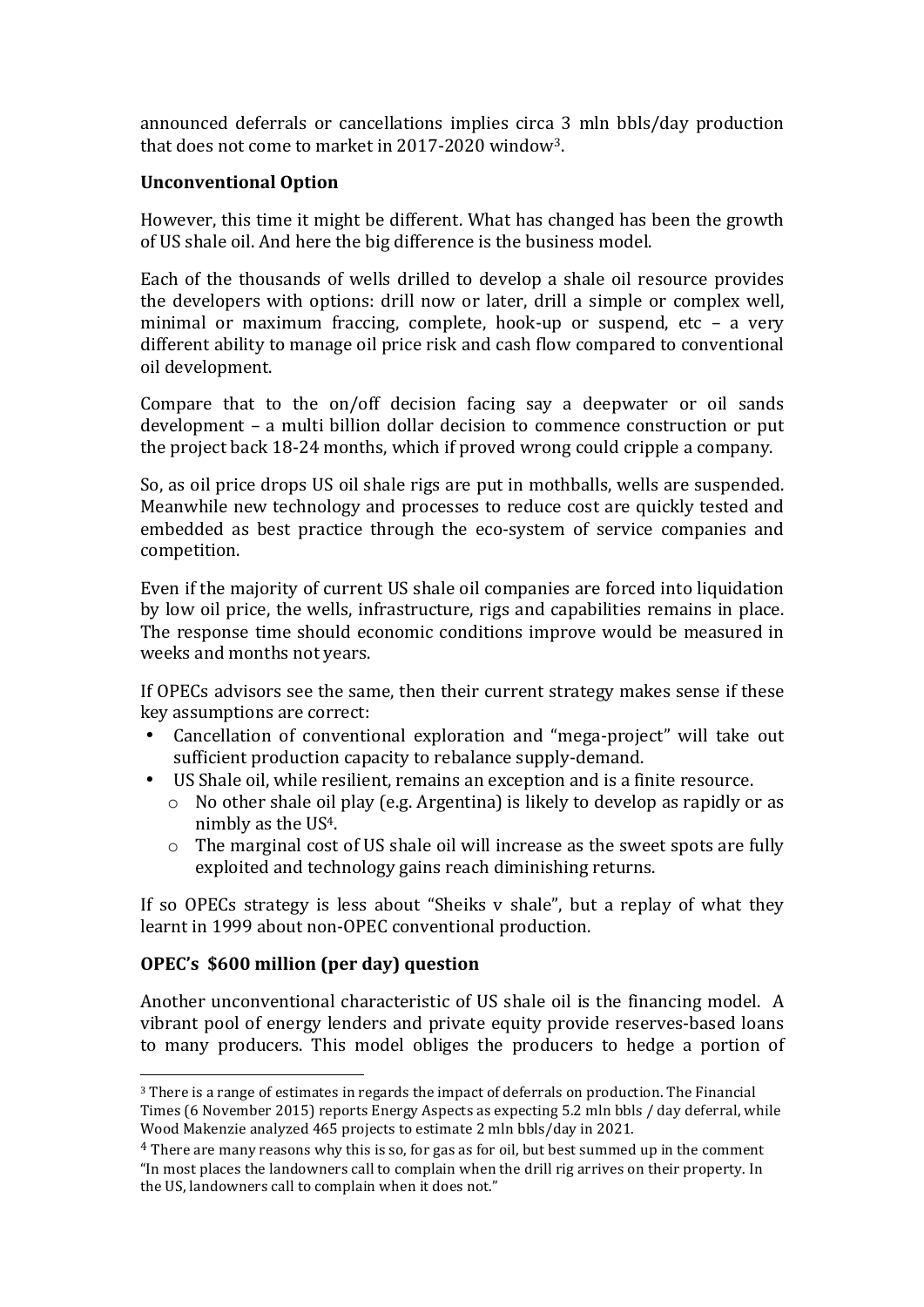production, perhaps up to  $60\%$ .

As can be seen in the graph (right), as supply exceeded demand in late 2014 the market moved from backwardation to contango where spot prices are lower than futures prices. For producers selling 6- to 12-months forward, contango provides a welcome boost to their profits of  $$5-10/bbl$  more then they might have otherwise achieved, outright oil price movement notwithstanding. The consequences of this hedging obligation has been



seen in both the US oil and gas markets where drilling and production development continued apace despite the spot prices below the marginal cost of development – in essence the producers plan their business on their hedged forward price, not spot.

However, as supply and demand move back into balance and stocks decline, the market will return to its normal state of backwardation. Here the converse applies for producers obliged to sell forward  $-$  they could be \$5-10/bbl less well off. Furthermore, to add insult to injury wellhead royalties are calculated on spot not forward prices meaning a larger share of cash flow going to the royalty recipients. 

Simplistically, US shale oil producers currently sees revenues as if the price was \$50-55/bbl despite the spot price being close to \$45/bbl.

As demand and supply rebalance, unless their lenders accept different hedging strategies, it can be expected they will continue to see the same \$50-55 price even with spot prices at \$60-65 as the market shifts from contango to backwardation.

So how clever are OPEC's advisors? Might they be able to finesse the market to lift spot prices and thus avoid fiscal meltdown amongst OPEC countries, without unleashing a shale gale? Might they, like in 2000, explicitly signal to the market their oil price aspirations – spot price at \$60-65, futures price at \$50-55/bbl?

Or are we facing a period of amplified price and production volatility as US shale producers respond to futures rather than spot prices, creating an increased disconnect between supply, demand and stock levels?